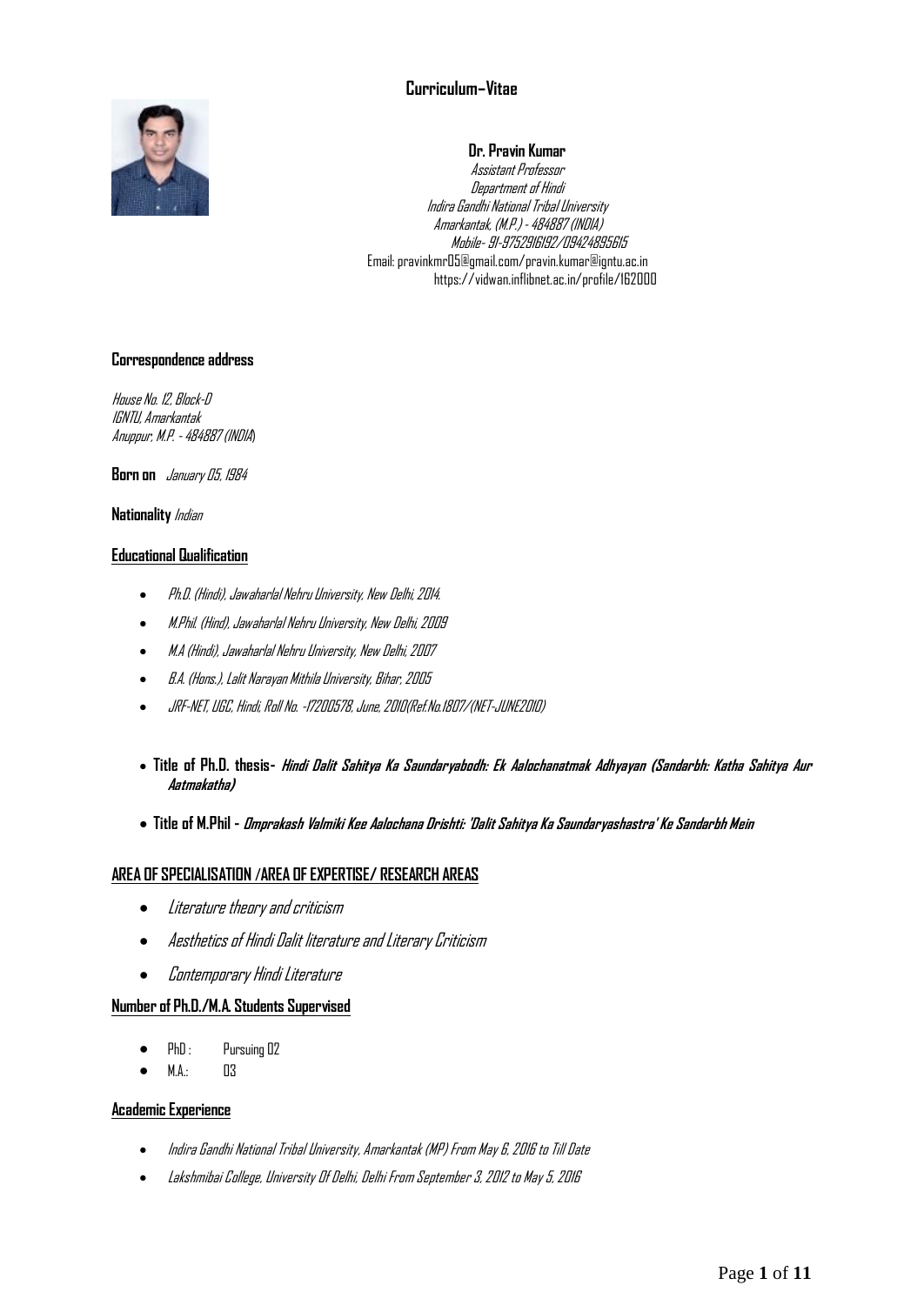# **Orientation/ Refreshers /Development/ Training Course**

- **Faculty–Student Development Programme on Education and Development** Under UGC Scheme **STRIDE Component – I (Research** Capacity Building) Department of Hindi, Vinayakrao Patil Mahavidyalaya, Vaijapur. Aurangabad, from 8th March to 13th March 2021 (One Week Online)
- **Faculty–Student Development Programme on Research Methodology** Under UGC Scheme **STRIDE Component – I (Research** Capacity Building) Department of Hindi, Vinayakrao Patil Mahavidyalaya, Vaijapur. Aurangabad, from 22nd February to 27th February 2021. (One Week Online)
- Research Skill Development, One week workshop, Faculty of Humanities and Social Science, Madhav Vishvavidyalay, Pindwada(Rajasthan), From September 01, 2020 to September 07, 2020
- Refresher Course (AICTE- FDP), Swayam, Annual Refresher Programme in Teaching (ARPIT February 2019), Ritikalain Hindi Sahitya, MHRD, GOVT. OF INDIA, Offered by Mahatma Gandhi Antarrashtriya Hindi Vishwavidyalaya, From September 1, 2019 to February 16, 2020
- Two Week Capacity Building Programme for Faculty in Social Science (Faculty Development Programme) at Department of Journalism and Mass Communication, Indira Gandhi National Tribal University, Amarkantak, ICSSR, New Delhi, From 30<sup>th</sup> April to 11<sup>th</sup> May 2019
- Refresher Course, Swayam, Annual Refresher Programme in Teaching (ARPIT March 2019), Hindi Literature & Linguistics, MHRD, GOVT. OF INDIA, Offered by Mahatma Gandhi Antarrashtriya Hindi Vishwavidyalaya, From November 2018 to 6 march 2019
- Orientation Course, HRDC, RDV, Jabalpur, UGC, Govt. Of India, From January 08, 2018 to 03 February 2018

## **Publications**

# **A. Books /Editing Books**

- [1] Bharteey kavyashastra : Ateet aur Vartman, Academic Publications, Delhi, 2020, ISBN-978-93-83931-37-8
- [2] Hindi Katha Sahitya: Samvedna aur Saundarya, Academic Publications, Delhi, 2020, ISBN-978-93-83931-38-5(Under Publication)
- [3] Dalit Sahitya Ka Saundaryabodh: Chintan Aur Prakriya, Aakhar Prakashan, New Delhi, 2014, ISBN -81-922108-3-9
- [4] Saundaryashastra Aur Dalit Drishti, Aakhar Prakashan, New Delhi, 2013, ISBN 81-922108-8-X
- [5] Dalit Jeevan: Svapna Aur Sangharsh, Edt. Nitin Gyakwad, Pravin Kumar, Aman Prakashan, Kanpur, 2013, ISBN -978-93-82432-89-0
- [6] Dalit Chetna Kee Kavitayan, Edt. Dr. Ram Chandra, Dr. Pravin Kumar, Swaraj Prakashan, New Delhi, 2014, ISBN No- 978-93-83513- 33-8
- [7] Hindi Dalit Aatmakathaen Svanubhuti Evam Sarjana Ka Pariprekshya(Series-1)Edt. Dr. Ram Chandra, Dr.Pravin Kumar,Academic Publications, Delhi, 2015,ISBN-978-93-83931-81-1
- [8] Dalit Chetna Ki Kahaniyan, Edt. Dr. Ram Chandra, Dr. Pravin Kumar, Isa Gyandeep, Delhi, 2016 ISBN- 978-93-82543-31-2
- [9] Hindi Dalit Aatmakathaen Svanubhuti Evam Sarjana Ka Pariprekshya (Series-2)Edt. Dr. Ram Chandra, Dr.Pravin Kumar, Academic Publications, Delhi, 2017, ISBN-978-93-83931-82-8
- [10] Dara Shikoh: Aaj ke Sandarbh mein, \Edt. Prof. Dilip Singh, Prof. Radheshyam Shukla, Dr. Pravin Kumar, Indira Gandhi National Tribal University, Amarkantak,MP,2018, ISBN-978-81-905320-6-8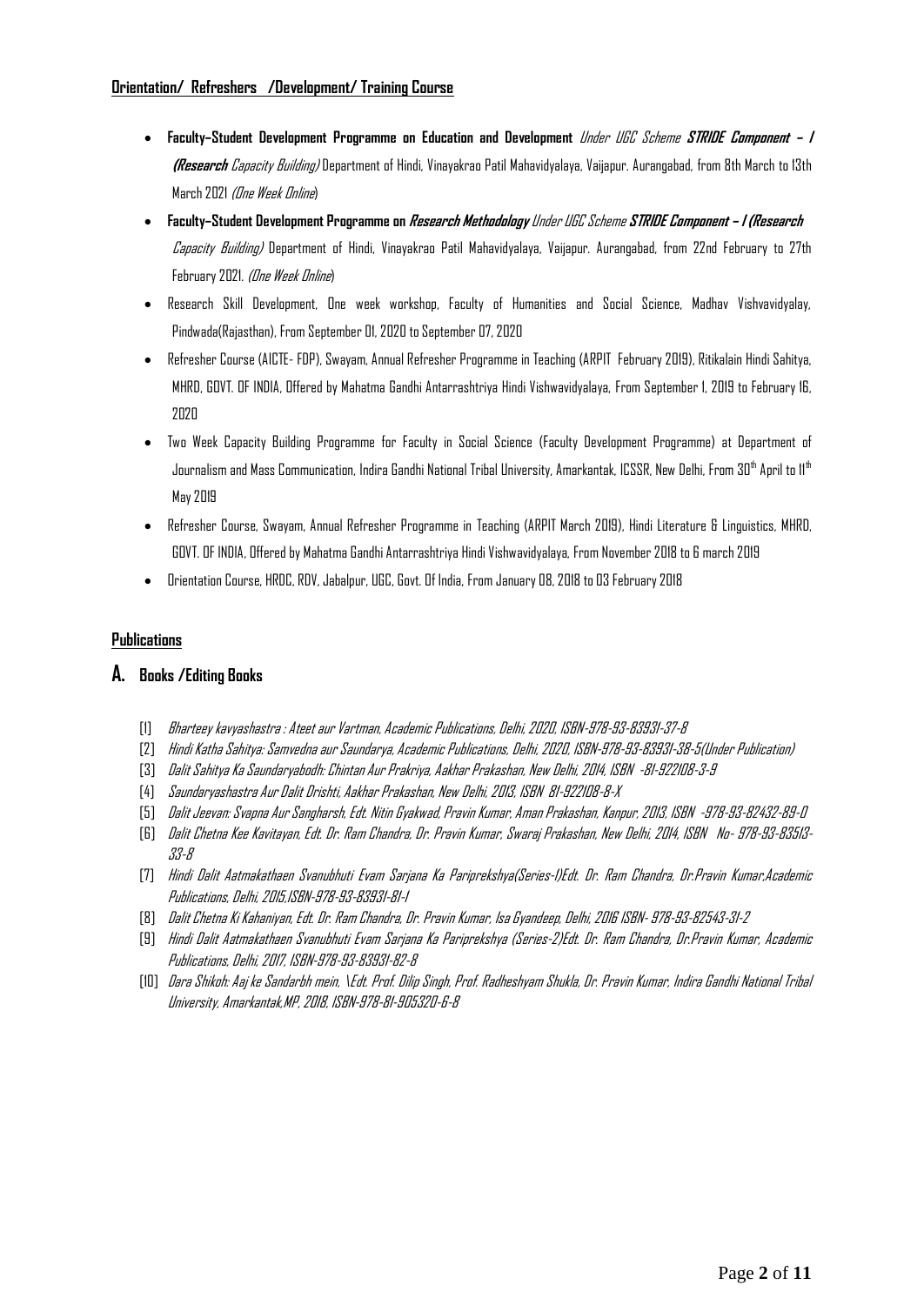## **B. Research Papers/Articles/ Book Reviews**

## **Research Papers**

- [1] Stri Kavydhara ka Aalochantmak Vishleshan, Naagfani,(UGC Care list) Edt. Sapna Sonkar, Vol.-11, Issue-37, April-June 2021, Peer Reviewed refereed Journal, ISSN-2321-1504 Naagfani RNI No.UTTHIN/2010/34408, htt://naagfani.com, Page- 20-25
- [2] Chhayavad kee Vaicharikee, Anusandhan, Edt.Dr. Rajesh kumar Garg,Vol.-16, Issue-15-16, January-December 2020, peer Reviewed refereed Research journal , UGc approved Journal NO.-41389, ISSN-2249-9318, Page-75-89
- [3] Mulk kee jivantata kee shairee: Faiz ahmad Faiz, Praxis International Journal of Social Science and Literature,Vol-3, Issue-11, November, 2020,Peer Reviewed Journal , Refereed Journal , Indexed Journal online Journal Ed. Dr Aasif Rashid Wani, www.pijissl.com, ISSN-2581-6675, Impact Factor: 5.754 page-25-30
- [4] Kala, Hindi Cinema aur Bharteey Samaj: ek Vaicharik Pahloo, BHASHA(Bi-monthly) (UGC-CARE list Sr. No 16/ www.chdpublication.mhrd.gov.in/ https://chd.mhrd.gov.in/en )*Year- 59, Issue-4(29I) July-August(Special-Bharteey evam vishv* cinema visheshank) 2020, Central Hindi Directorate, Department of Higher Education, Ministry of Education, Govt. of India, ISSN-0523-1418, Page: 20-26
- [5] Muktibodh: Aalochana karm aur aalochak kee drishti, Sahitya Setu (UGC-CARE list Group B Sr. No 172) (http://www.sahityasetu.co.in/issue58/index.html) Year-10, Issue 4, Continuous Issue-58, July-August 2020, A Peer Reviewed Literary e-journal, ISSN NO.-2249-2372, INDIA
- [6] Hriday Parivartan ki alakh jagatee hain Premchand ki kahaniyan, Setu(http://www.setumag.com/p/setu.html), Vol.-4, Issue- 12, May 2020, ISSN-2475-1359, Bilingual monthly journal published from Pittsburgh, USA
- [7] Kahani : Samvedana aur Saundarya, Aksharwarta, Monthly international Referred Journal(https://aksharwartajournal.page/), Vol.- XVI, Issue-VI April 2020,ISSN No.-2349-7521, Monthly international peer reviewed and referred Journal, Page: 29-33
- [8] Dalit Kavita ki Bhasha : ek Vishleshan, Ridam, (UGC listed 64367), (http://ridamindia.com/ridam-e-journal-current-issue),Edt. Dr. Namdeo, April- December 2019, ISSN No.-2455-9113, page- 81-87
- [9] Hindi Kahani ka Saundarya: Chintan aur Vishleshan, Jankriti International Magazine(UGC listed http://www.jankriti.com)edt.Dr kumar Gaurav Mishra, Vol.-5, Issue-50, June 2019, ISSN No. 2454-2725, International, Page- Impact Factor: GIF 2.0202 page : 170- 188(Peer Reviewed )
- [10] Bhasha Aur Sanskriti ka Saundarya: Chintan aur Vishleshan, Jankriti International Magazine(UGC listed http://www.jankriti.com) edt.Dr kumar Gaurav Mishra, Vol.-3, Issue-33, January 2018, ISSN No. 2454-2725, International, Page- Impact Factor: GIF 2.0202
- [11] Samtamoolak Samaj ke Paksha mein, Mantavya-8, Edt. By Hare Prakash Upadhyay, Dr. Suraj Badatya, Vol.-08, October -November 2017, ISSN-2350-0050, Page-293
- [12] Hindi Aatmakatha ki Samvedna, Creative Space: International Journal (Bimonthly) Ed. By Dr. Haresh Parmar (http://creativespaceij.blogspot.com), Vol.-04, Issue-04, July-Aug. 2016, ISSN-2347-1689, Page- 12-23
- [13] Shiksha kee mool prakriti srijanatmakta aur chetansheelata hai, Creative Space: International Journal (Bimonthly) Ed.By Dr. Haresh Parmar (http://creativespaceij.blogspot.com), Vol.-04, Issue-03, May-June 2016, ISSN-2347-1689, Page- 66-69
- [14] Hindi Dalit Sahitya ka Saundaryashastra: Chintan w Vishleshan, Jankriti Vimarsh Kendrit Antarrashtreey Masik E Patrika (UGC listed http://www.jankriti.com) edt.Dr kumar Gaurav Mishra, Vol.-2, Issue-14, April 2016, ISSN No. 2454-2725, International, Page-100
- [15] Bharteey Shiksha Vyavastha aur Dr. Ambedkar, Sangharsh/ Struggle: E Journal Of Dalit Literary Studies, Dr. Pramod Kumar(www.dalitsahitya.com),Vol.-05, Ank-01,January-March, 2016] ISSN -2278-3067 Page-201-207
- [16] Hindi Upanyas Ka Saundarya, Jankriti Vimarsh Kendrit Antarrashtreey Masik E Patrika, (UGC listed http://www.jankriti.com) edt.Dr kumar Gaurav Mishra, Vol.-1, Issue-11, January 2016, ISSN No. -2454-2725, International Page- 138-153
- [17] Pratirodh Kee Sanskriti Kee Bhashik Bunavat, Creative Space: International Journal (Bimonthly) Ed. By Dr.Haresh Parmer(http://creativespaceij.blogspot.com), Vol.-03, Issue-06, November-December2015, ISSN-2347-1689, Page- 191-200
- [18] Agyey kee Kavya bhasha : Ek Chintan, Indian journal of Dalit and Tribal Studies, Edt. Dr. JB Komaraiah, DR. Bhuwal Ram(www.hersindia.org), Vol.-03, Issue- 01, January-June 2015, peer reviewed ISSN-2348-1757 Page- 89-97
- [19] Kahani: Samvedna aur Saundarya, Indian journal of Dalit and Tribal Studies, Edt. Dr. JB Komaraiah, DR. Bhuwal Ram(www.hersindia.org), Vol.-02, Issue- 02, July-December2014, peer reviewed ISSN-2348-1757 Page- 115-130
- [20] Dalit Aalochana Ke Pratiman, Dalit Sahitya (Varshiki) -2014, Ed. Jayprakash Kardam, Samyak Prakashan(www.samyakprakashan.in), 2014, ISSN No.-2278-20IX, Page-41-57
- [21] Bas! Bahut Ho Chuka Ka Samvednatmak Saundarya, Sangharsh/ Struggle: E Journal Of Dalit Literary Studies, Ed. Dr. Pramod Kuma(www.dalitsahitya.com)r,Vol.-3, Ank-2&3, April- September, 2014] ISSN -2278-3087 Page- 100-105
- [22] Dalit Sahitya Ki Bhasha Mein Vyatka Moolyabodh, Yuddharat Aam Aadmi Edt. Ramnika Gupta(www.aamadmi.org), Vol.-2, Ank- 9, June 2014, ISSN -2320-0359, Page- 56-62
- [23] Dalit–Aadivasi Sahitya Ka Antah Sambandh Aur Saundaryabodh, Maghar, Edt. Mukesh Manas, February 2014, ISSN 2319-863x, Page 7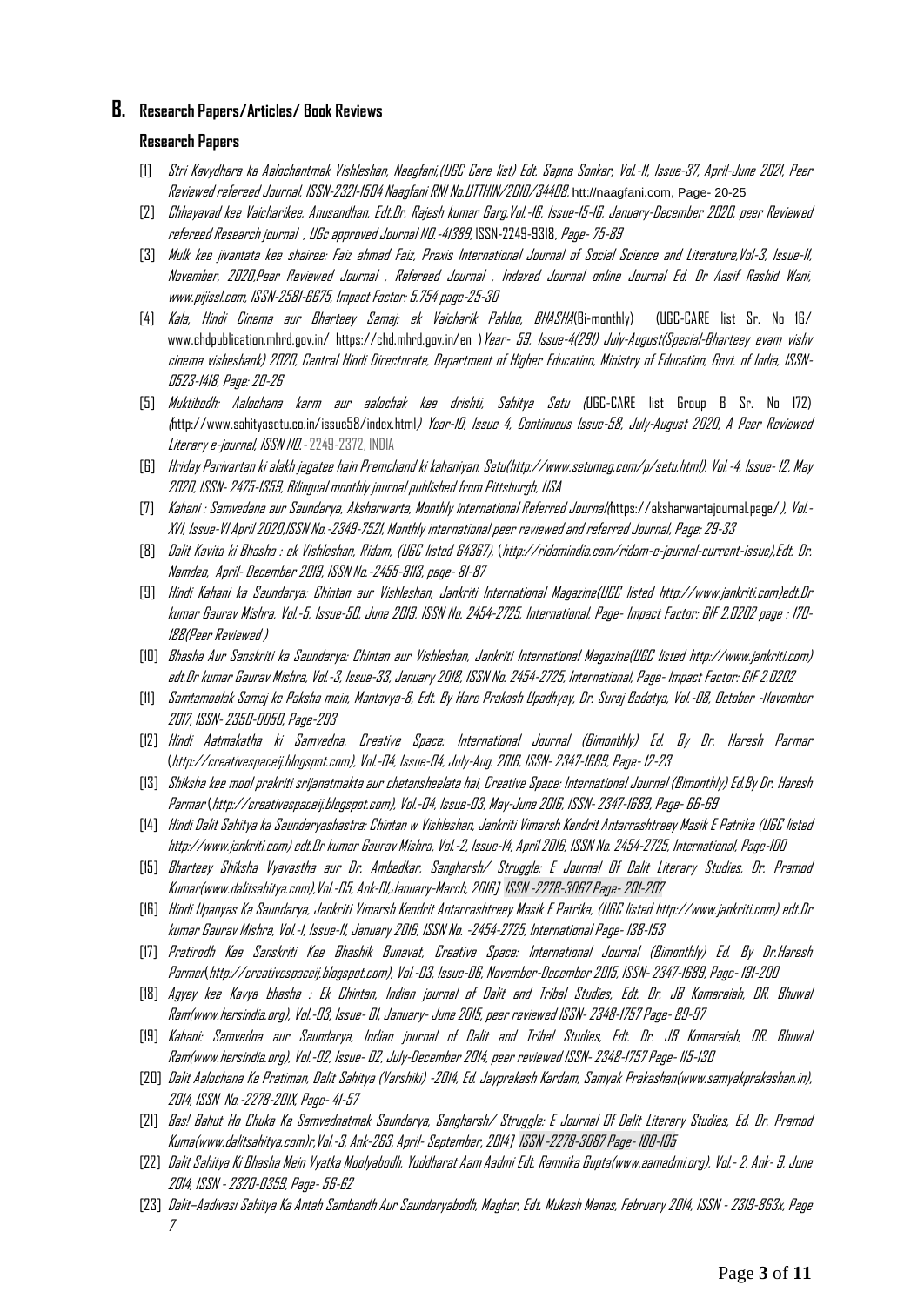- [24] Disease Pattern And Its Treatment Among Schedule Tribes Of Madhya Pradesh And India, Sangharsh/Struggle: E Journal Of Dalit Literary Studies, Dr. Pramod Kumar(www.dalitsahitya.com), Vol.-2, Ank-4, October-December, 2013] ISSN -2278-3087 Page:52-72
- [25] Dalit Saundaryabodh: Ek Vision, Sangharsh /Struggle: E Journal Of Dalit Literary Studies, Dr. Pramod Kumar(www.dalitsahitya.com), Vol.-2, Ank-2 April –June, 2013ISSN -2278-3087 Page- 66
- [26] Murdahiya Ka Samajshastreeya Adhyayan, Sangharsh/Struggle: E Journal Of Dalit Literary Studies, Dr. Pramod Kumar(www.dalitsahitya.com),Vol.-1 Ank-3 July-Sept.-2012, ISSN -2278-3087 Page-45
- [27] Dalit Sahitya Ki Awadharna, Samuchchay Edt.M. Wenkateshwar,Ank-2, 2012, English Evam Videshi Bhasha Visvavidyalay (Shodh Patrika) Hyderabad, ISSN-2230-9128,Page-62 UGC List-41003
- [28] Stree Prashan Aur Dr. Ambedkar Ka Chintan, Sangharsh/Struggle: E Journal Of Dalit Literary Studies, Dr. Pramod Kumar(www.dalitsahitya.com),Vol.-1 Ank-1 January-March, 2012 ISSN -2278-3087 Page-87
- [29] Sahitya Aur Saundarya Ki Awadharna, Sangharsh/Struggle: E Journal Of Dalit Literary Studies, Dr. Pramod Kumar(www.dalitsahitya.com),Vol.-1 Ank-1 January-March, 2012 ISSN -2278-3087 Page-127
- [30] Bharteey Saundaryashastra: Ek Parichay, Pandulipi Vimarsh, Edt.- Vishva Ranjan(www.pramodverma.com), Ank-5 July-Sept- 2011, Pramod Verma Smriti Sansthan Raipur(CG), Page-255-262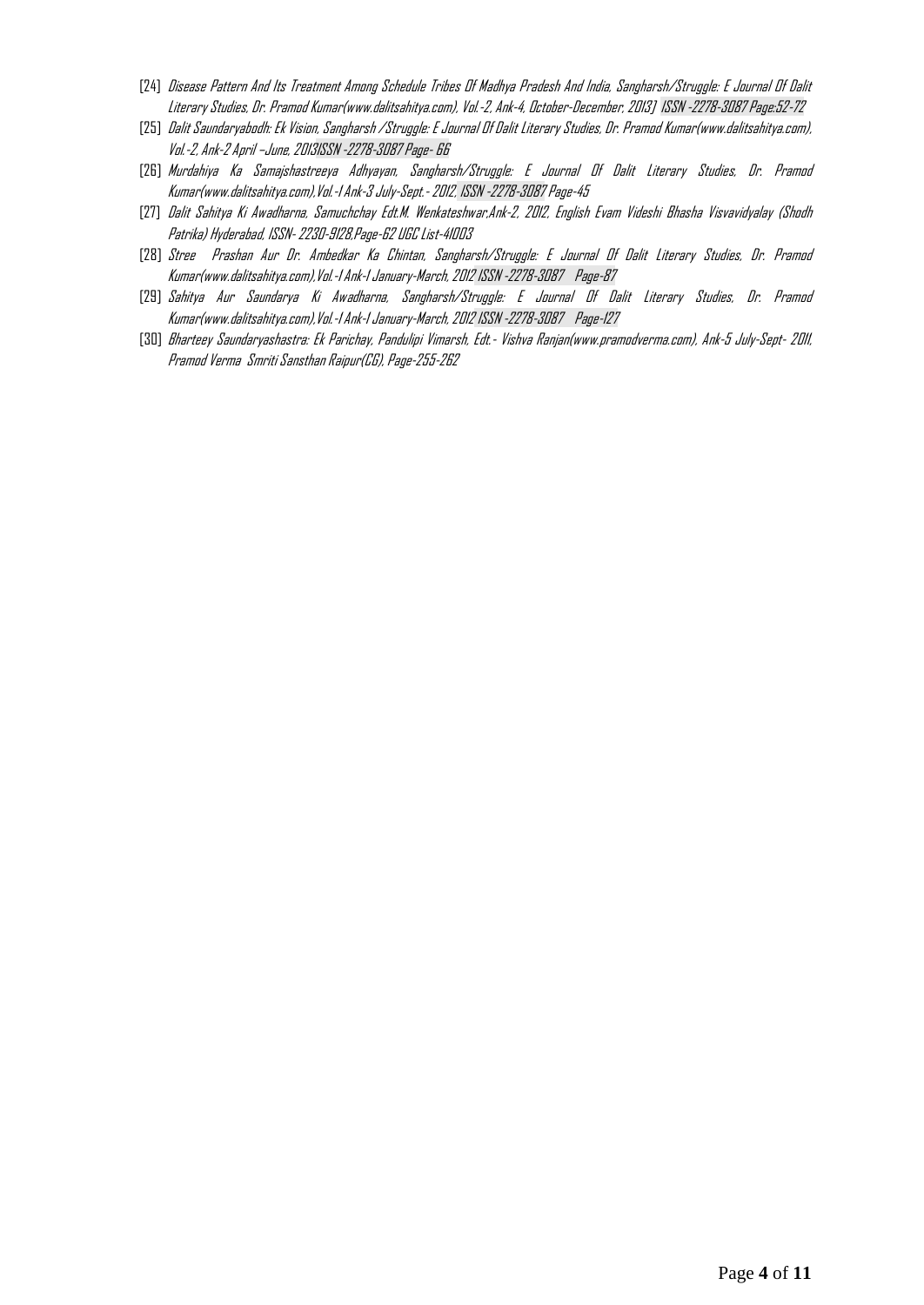## **Article and Book Reviews**

- [1] Masti Kee Pathshala Mein, Mook Aawaz Hindi Journal, Edt. Pramod Meena (https://sites-googlecom/site/mookaawazhindijournal/)UGC list-41073), Ank-6, April-June 2014, ISSN -2320-835X, Page-295-296
- [2] Dalit Sahitya Yatharthvadi Hai, Samajik Nyay Sandesh, Edt. Sudhir Hilsayan(www.ambedkarfoundation.nic.in), Dr. Ambedkar Pratishthan,Govt.India, New Delhi,June-2013,ISSN-2455-6181, New Delhi, Page-44-48
- [3] Dr. Ambedkar Ka Stree Chintan, Bayaan Edt. Mohan Das Nemisara[y\(www.bayaan.net\)UGC](http://www.bayaan.net)ugc/) list-, April 2011, New Delhi, ISSN 2321- 9300, Page-19
- [4] Khuli Kabra Kee Bebash Lashen, Prasang, Dr. Sambhu Badal(www.surabhiprinter.com) Ank-15 January-Jun 2010, Varanasee, Page-237-239
- [5] Sangharsh Nayi Rah Kee Khoz, Sangharsh Edt. Suraj Badatya, Vajwara Wilson(www.safaikarmachariandolan.org) January-March, 2009, Page-67

#### **News Paper**

- [1] Pratiman Aur Paridhi, Jansatta, Delhi 31 Oct. 2010, Page 7
- [2] Mahila Sashaktikaran Ki Sarthakta, Haribhumi, Delhi, 12 March -2010, Page7
- [3] Mahaveer Ka Manas, Jansatta, Delhi, 18 August 2013 Ravivarseey
- [4] Masti Ki Pathshala: Rachnatmak Shikshan Ki Khojpurn Yatra, Mahaveer Samta Sandesh, Udaipur , 10 July 2014

# **C. Chapters in Books**

- [1] Vaishvik pariprekshy mein Pandit Deendayal Upadhyay ka ekatm Manavvad, Pandit Deendayal Upadhyay: Chintan ke vividh Phalak Edt, by Prof. Sandhya Gihar, Goyal Publications, New Delhi, 2020, ISBN- 978-81-946884-8-8 , Page-107-139,
- [2] Samrajyavad se mukti kee Aakanksha bunati hain kavitaen, Malkhan Singh kee Kavita: Samvedna aur Shilp, Edt. By Dr. Karmanand Arya, Dr.Ravita Kumari, Pralek prakshan pvt.ltd, Mumbai, 2020, ISBN- 978-81-946662-4-0 Page-32
- [3] Dalit Sahitya ka Aandolan aur Swaroop Vaya Chhappar, CHHAPPAR KEE DUNIYA : MULYANKARN AUR AWADAN edited by Dr. Namdev & Dr. Neelam, Anuugya Books, Delhi, 2020, ISBN- 978-93-89341-15-7, Page- 164-178
- [4] Nagarjun kee Dalit Samvedna, Adhunik Hindi Sahitya mein Dalit chetna ka Swar Ed. By Rekha Yadav, National Book Centre , Delhi, 2019, ISBN- 978-81-934488-3-0 Page-61
- [5] Stree Sahitya ka Samajshastra, Stree Swar Ateet aur Vartaman (Samaj, Sahitya , Sanskriti) Ed. By Dr. Neelam, Dr. Namdev, Akshar Publishers and Distributors, Delhi, 2019, ISBN 978-93-85600-12-08, Page-208
- [6] Aadivasi Vimarsh: Sangharsh, Chetna aur Rajneeti, Vimarsh kee Rajneeti, Ed. By Shivdatta Vavalkar, Swaraj Prakashan, 2019, New Delhi, ISBN - 978-93-83513-86-2, Page-75
- [7] Nibandhon kee Duniya mein Nirala, Nirala Sahitya ke Vividh Swar(Gadya Khand), Ed. Dr. Santosh kumar Pandey, Prabhashree VishwaBharti Prakaashan, Allahabad, 2018, ISBN No. 978-81-926307-9-3 page 51
- [8] Dalit Aandolan Aur Raidas kee Kavita, Jaat Tab Tak Na Jaat, Edt. Dr. Rajesh Kumar Paswan, Victoriyas Publishers (India), Delhi, 2017, ISBN No. 978-93-84224-70-7 Page119-132
- [9] Kahanee Ki Samvedna Aur Dalit Kahanee, Dalit Sahitya Moolyankan Edt. Dr. Vijay Pal, Natraj Prakashan Delhi, 2014, ISBN No. 978-93- 80347-00-1, Page 130
- [10] Mera Bachapan Mere Kandhon Par Ka Samajshastreeya Saundaryabodh, Dalit Bachapan:Vedana Ka Visphot, Edt. NitinGyakwad , Swaraj Prakashan, 2012, New Delhi, ISBN - 978-93-81582-86-2,Page-320
- [11] Dalit Sahitya Kee Avadharna Evam Harijangatha, Hoti Bas Aankhen Hi Aankhen-Nagarjun Yatri Ka SrijanSansar, Edt. Arun Kumar, Kamala NandJha, Vikalp Prakashan, 2010, New Delhi, ISBN - 978-93-80821-00-9 Page 135

#### **D. Poems**

[1] Ramiya, Matsyagandha, Yathasithiti Se TakratiHui: Dalit Stri Se Judi Kavitaen, Edt. Anita Bharti, BajranjBihari Tiwari, Lokmitra Prakashan, Delhi, 2013ISBN -978-93-80347-34-9, Page-182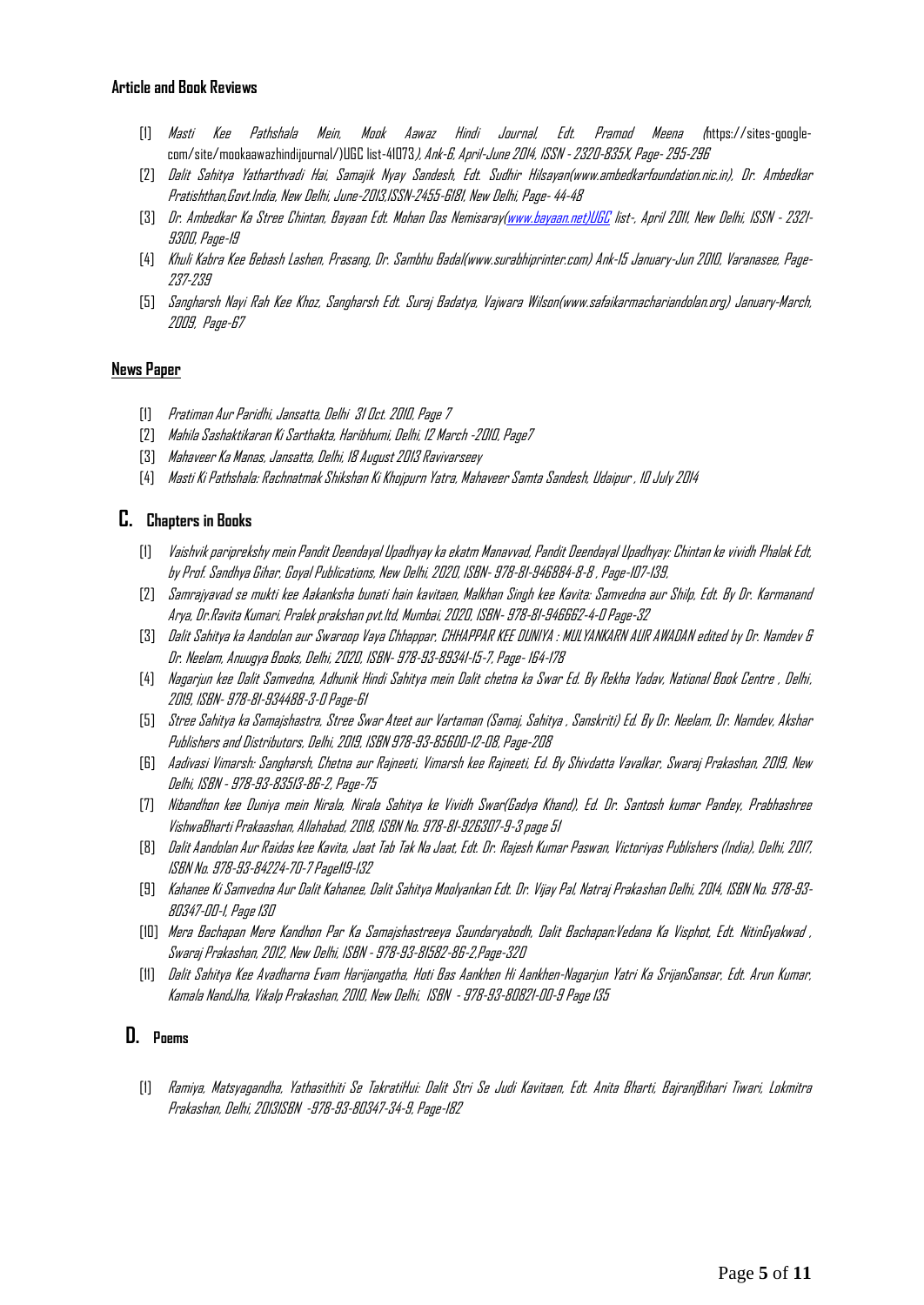#### **Professional Experiences:**

## **A. Member of Board of Studies/Research Project/Publishing Committee:**

- [1] Member, Committee, guidelines/Standard Operating on Book Publishing under the aegis of IGNTU, May 31, 2019
- [2] Coordinator, Research Project, Dept. of Hindi, IGNTU, 2018 **onwards**
- [3] Member, Conversational Hindi Certificate Course, IGNTU, 2018 **onwards**
- [4] Member, Board of Studies, Dept. Of Hindi, IGNTU, **2017onwards**
- [5] External Member, Board of Studies, Dept. Of Hindi, IGNTU, 2016

### **B. Member of selection /Expert committee:**

- [1] Prashikshak, Half yearly Hindi Language skill Programme, IGNTU, Amarkantak, September 17, 2019
- [2] Member, University trade/ Skill test of the employees under promotion, IGNTU, May11, 2019

## **C. Member of Examination Question paper setting, Evaluations & other committee of Examination**

- [1] **Assistant Superintendent**, online Examination, Department of Hindi, IGNTU, August 2020, January 2021, April & May 2021
- [2] Member, Pariksha pe charcha, IGNTU, 2019
- [3] Member, Committee for Moderation of Question Papers, IGNTU, 2017
- [4] Question Paper Setting, M.T.S. Examinations, IGTNU, 2017
- [5] Question Paper Setting, M.A.(Hindi) Entrance Examinations, IGTNU, 2017
- [6] Member, Scrutiny Committee to prepare the result of semester end examination, IGNTU, held on December 2016
- [7] Invigilator, screening/written test organized by IGNTU, i<sup>st</sup> & 3<sup>RD</sup> October 2016, 2018
- [8] Member, PHD (Admission) Interaction Committee, Dept. of Hindi, IGNTU, 2017, 2018, 2020-21

### **D. Membership/Fellowship of other institutions/professional societies:**

- 1. Member, Sahitya Academic Library, New Delhi From 2009
- 2. Executive Member, Dalit Sahitya Manch, 2011-12
- 3. Member , Delhi Public Library , New Delhi From 2007

## **Other Academic Activities**

#### **A. Courses/Syllabus Developed/Modified**

- [1] Research Methodology, Sociology of Literature And Philosophy of Literature , Corse for PHD, IGNTU, Amarkantak, 2021
- [2] Member, Implementation of **New structure, the process** of implementation of the provisions of **National Education Policy 2020** (N.E.P.) in the IGNTU, Amarkantak 2020
- [3] Conversational Hindi Certificate Course, Rajbhasha Section, IGNTU, 2018
- [4] *Hindi Dalit Literature*; Course for B.A.(CBCS)&M.A.; IGNTU, Amarkantak, 2016, 2017, 2019
- [5] Aadivasi Vimarsh &Literature; Course for B.A.(CBCS) )&M.A; IGNTU, Amarkantak, 2016, 2017
- [6] Aadivasi Kala,Sanskriti Aur Samaj; Course for B.A.(CBCS) )&M.A; IGNTU, Amarkantak, 2016, 2019
- [7] Stri Vimarsh; Course for B.A.(CBCS); IGNTU, Amarkantak, 2016
- [8] Lok Sahitya , Course for B.A.(CBCS) )&M.A; IGNTU, Amarkantak, 2016, 2017,2019
- [9] Hindi Cinema aur Samaj, Course for M.A; IGNTU, Amarkantak, 2016, 2017, 2019
- [10] Bharteey Asmitamoolak Sahitya, Course for B.A.(CBCS) )&M.A; IGNTU, Amarkantak, 2016, 2017
- [11] Computer, Social media aur Hindi, Course for B.A.(CBCS); IGNTU, Amarkantak, 2016, 2017, 2019
- [12] Research Methodology and Computer applied, Hindi Sahitya: Vichardhara aur Vividh Vimarsh, Course for PHD; IGNTU, Amarkantak, 2017, 2019
- [13] Research Methodology and Computer applied , M.A. , IGNTU, Amarkantak, 2019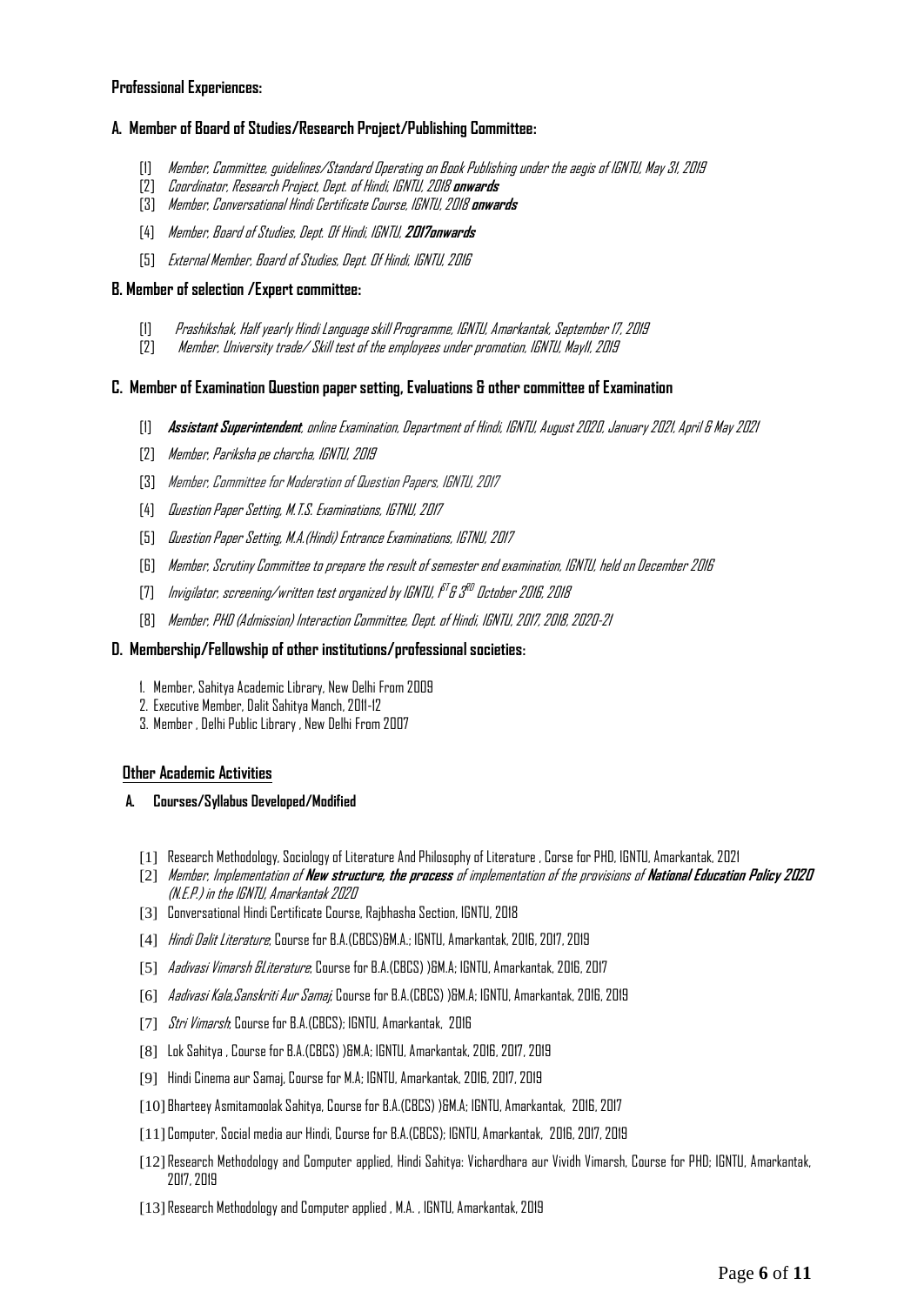**B. Organized/Coordinator Project/Conference/Seminar/ Workshop/ Lecture series on International/ national/ Local level** 

#### **National Navel**

- [1] **Member**, Organizing Committee, 30 Day Production Oriented Tribal Intensive Theatre Workshop, in Collaboration with National School of Drama, New Delhi and IGNTU, Amarkantak, From September 29, 2019 to November 4, 2019
- [2] **Secretary,** Janjateey Kala Sangoshthee evam Dara Shikoh: Aaj ke Sandarbh mein, Sponsored By IGNTU, Amarkantak, on September 7, 2018
- [3] **Coordinator, (Project) Task Force Committee,** Research, Translation and Publishing work on Dara Shikoh's Creation and literature, IGNTU, Amarkantak,
- [4] **Convener, Two Day National Seminar**, 21veen Sadi mein Aadivasi Samaj: Sahitya Lekhan kee Chunautiyan Aur Sambhavnaen, Sponsored by ICSSR, New Delhi, on April 19-20, 2018

#### **University Level/ Local level**

- [5] Vartman pariprekshy mein Bharteey Sahitya parmpara, Lecture Series Sponsored by Dept. of Hindi, IGNTU, Amarkantak, no October 18, 2019
- [6] Ramcharit Manas : Pathan aur Paathan , lecture Series , Sponsored by Dept. of Hindi, IGNTU, Amarkantak, no October 14, 2019
- [7] Birsa Munda : Vyaktitva Aur krititva, One Day Seminar Sponsored by Dept. of Hindi, IGNTU, Amarkantak, on November15, 2016
- [8] Sahityakar se Samvad, Sponsored by Dept. of Hindi, IGNTU, Amarkantak, on November13, 2016
- [9] Aadivasi Sahitya: Samay se Samvad,(Lecture Series)Sponsored by Dept. of Hindi, IGNTU, Amarkantak, on October 26, 2016
- [10] Mere Sapnon ka Bharat-Yuva Samvad, Sponsored by Dept. of Hindi, IGNTU, Amarkantak, on September 27, 2016

#### **C. Paper Presentation/Invited Lecture/ Participation in Seminar /Conference/ Workshop/ Webinar**

#### **Presentation/Invited Lecture:**

- [1] Samkaleen Vimarsh Aur Kabir **(invited Lecture**), organized by C M College, LNMU, Darbhanga, Bihar on Kabir Darshan aur Samkaleen Samaj @online Webinar June 23, 2021
- [2] Lokmanas mein Jannayak Birsa Munda ka Aandolan **(invited speech),** organized by Janvadee lekhan sangh, Rajsthan , on Birsa Bunda evam aadivasee aandolan kee virasat, @online Webinar june 09, 2021
- [3] Jyotiba Phule Ka shiksha darshan aur Vartman Shiksha Vyavastha(**invited speech),** organized by Bahujan Sahitya Sangh, Delhi, on Jyotiba Phule Ka shiksha darshan aur Vartman Shiksha Vyavastha , on the occasion of Jyotiba Phule Jayanti aur Bahujan sahitya Sangh kee sthapna, @online webinar April 11, 2021
- [4] Concept of CBCS(**Resource person** as Subject Expert), Training Programme for Teacher organized by P.S. N. Shukla Vishvavidyalay, Shahdol (MP), on CBCS workshop Course Training Programme for Teacher held on December 14, 2020
- [5] Chhayavad ka Sanskritik pariprekshy( **Speech**), organized by Aravali Samvad, JNU, New Delhi ke Vidyarthiyon ka sarjnatmak manch Facebook live, September 26, 2020
- [6] Hashiye ka Samaj aur Sahitya **(invited lecture**), organized by Pahalwan Gurudeen Group of College, Lalitpur(UP), on Covid 19 kee Chunautiyan : Sahitya aur Samaj Ki Bhumika, **Webinar**, June 30, 2020
- [7] Bharteey Bhasha mein Shiksha: Suchana Praudyogikee aur Nayee Shiksha Neeti**(Invited Lecture)**, organized by S.N.D.T. Art and Commerce College, Pune, on online Orientation Programme, June 27, 2020
- [8] Samkaleen Vimarsh Aur Hindi Sahitya ka itihas: Lekhan aur Chintan, Organized by Department of Hindi, Mizoram University ,Aizawl, on Sahityetihas kee adhyayan prakriya, **Webinar**June 12,2020
- [9] Women Empowerment and Dr. Ambedkar, Organized by Dr. Ambedkar Chair, IGNTU and Dr. Ambedkar Foundation, Ministry of Social Justice and Empowerment, Govt. of India, on Relevance of Ambedkarism, Sept. 26-27, 2018
- [10] Vigyan Prodyogikee aur Hindi(**Invited Lecture**), organized by RajBhasha Anubhag aur Department of Hindi, IGNTU, Amarkantak, Fifteen Day Workshop, September 14-28, 2018
- [11] Samkaleen Vimarsh aur Aadivasi Samaj, Organized by Centre for Indigenous Languages and Department of Hindi, IGNTU, Amarkantak, on Hashiye ka Samaj aur Aadivasi kendrit Sahitya, April 27-28, 2018
- [12] Tribal Culture in Tribal Literature(**Invited Lecture)**, Organized by Department of Tribal Studies, IGNTU, Amarkantak And TATA Steel, Jamshedpur on Tribal Conclave, September23-24, 2017
- [13] Hindi on International Label **(Invited Lecture**), Organized by Section of official language and Department of Hindi, IGNTU, Amarkantak, on Fifteen Day Hindi **Workshop,** September 10-24, 2017
- [14] Aadivasi Discourse: Aashay, Andolan aur Avadharna, Organized by Department of Tribal Studies, IGNTU, Amarkantak, on Tangible and Intangible Heritage of Aadivasi Culture in central India: Continuity and Change, September15-16, 2017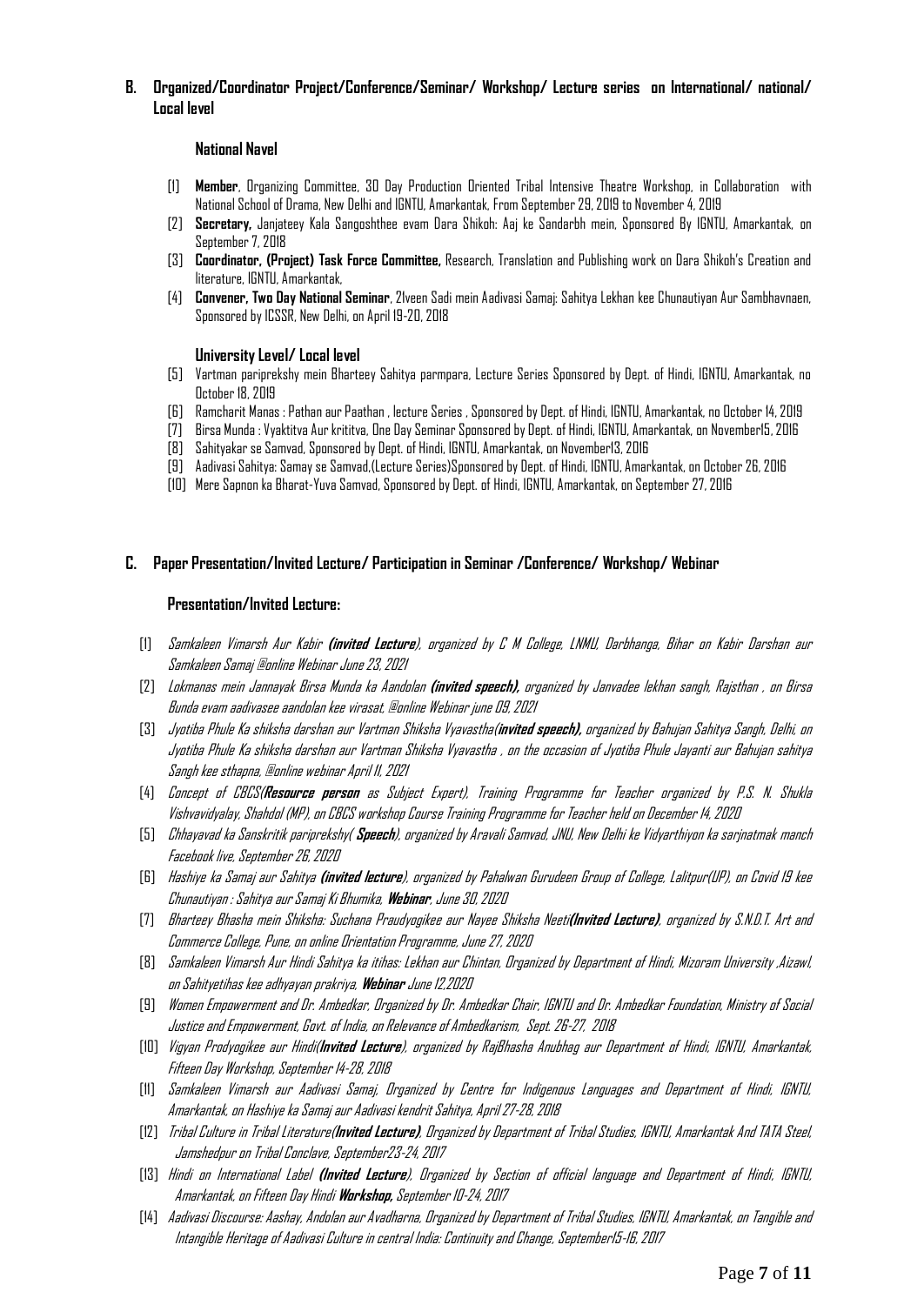- [15] Aadivasi Kavita mein VyatkaChetna aur Sangharsh, organized by Dept. of Hindi, Dr. Harisingh Gaur Visvavidyalay, Sagar, M.P., on Aadivasi Sahitya Vimarsh: Samay Aur Sandarbh, March 02-03, 2017
- [16] Depiction of Life Value in Tribal Literature, organized by Dept. of English, Jamia Millia Islamia, New Delhi, on Tribes In Transition-2:Reaffirming Indigenous Identity through Narrative, February27-28, 2017
- [17] Aadivasi Sahitya: Aashay, Andolan aur Avadharna, Organized by Govt. of Karnataka and IGNTU, Amarkantak, on Tribal Literature and Performance, February 03-05, 2017
- [18] Satta se Muthabhed karati hain Muktibodh kee Kavitaen,(**Lecture Delivered**) Organized by Dept. of Hindi, IGNTU, Amarkantak on Topic Muktibodh Shatabdee Samman Samaroh, January 06, 2017
- [19] Aadivasi Vimarsh : Aashay aur Avadharna, Organized by Dept. of English& FL, IGNTU, Amarkantak, on Topic- Emerging New Identities in Dalit and Tribal Literature and Society, An International Seminar, September 02-04, 2016
- [20] Asmita Vimarsh Aur Dr. B.R.Ambedkar, Organized By College Research Team, Satyawati College(Evening), DU, Delhi on Topic To Commemorate the I25<sup>th</sup> Birth Anniversary Year of Dr. B.R.Ambedkar, 8 February 2016
- [21] Dalit Andolan Aur Ravidas Ki Kavita, Organized By Centre Of Indian Languages, SLL&CS, JNU, New Delhi, (International) On Topic Dalit Samaj, Sanskritik Rupantaran Aur Santguru Ravidas, 23-24 February 2015
- [22] Stri Sahitya Ka Samajshastra, Organized By Lakshmibai College, University Of Delhi, On Topic Stri Vimarsh: Kal, Aaj Aur Kal, 18-19 February 2015
- [23] Stri Sahitya Ka Samajshastra Banam Saundaryashastra, Organized By Lakshmibai College, University Of Delhi, On Topic Stri Vimarsh: Kal, Aaj Aur Kal,18-19 February 2015
- [24] Asmitamoolak Samaj Ki Nirmiti Kartin Laghukathaen, Organized By Dalit Lekhak Sangh Aur Ramnika Gupta Foundation, On Topic Kahanee Path Shrinkhala Mein Aalekh Path, 19 September 2014
- [25] Dalit Sahitya Ka Aandolan Aur Swaroop (Sandarbh: Chhappar), Organized by Hindi Evam Aadhunik Bharteey Bhasha Vibhag, University Of Lucknow, Lucknow, On Vaishvik Chetna Aur Hindi Sahitya, (International) 22-23 February 2014
- [26] Kahanee Kee Samvedna Aur Hindi Dalit Kahanee , Organized by Dayal Singh College, University Of Delhi, On Dalit Sahitya Ka Samajshastra, 18-19 February 2013
- [27] Hindi Dalit Aatmakatha Aur Saundaryashastra, Organized by Centre Of Dalit Literature And Art, New Delhi, On Samajik-Sanskritik Aandolan Aur Asmitavadee Sahitya, (International) 28-29 June 2012
- [28] Hindi Dalit Kahanee Kee Samajikta, Organized By Centre Of Dalit Literature And Art, On Samajik-Sanskritik Aandolan Aur Asmitavadee Sahitya, (International) 28-29 June 2012
- [29] Nagarjun Ki Dalit Samvedna, Organized by MLSM College And Pragatisheel Lekhak Sangh(Darbhanga), on Yatree-Nagarjun Kee Sahitya Sadhana, 30-31 March, 2012
- [30] Dr. Ambedkar Ka Stri Chintan Organizedby School Of Gender and Development Studies (SOGDS), IGNOU, New Delhi on Women's Day Celebrations, 8 March, 2011.
- [31] Dalit-Aadivasi Sahitya Ka Saundaryabodh, Organized by Govt. P G College, Bundi & UGC, On Aadivasi Samaj: Dasha And Disha, 14-15 December, 2010

#### **PARTICIPATION**

- [1] **Webina**r, Rajkeey Mahavidyalay, Bundi(Rajasthan), on theme "Hindi Upanyas : Vividh Vimarsh, held on September 03, 2020
- [2] **Webinar**, Shiksha sanskriti utthan nyas, Delhi on theme "Vartaman Sandarbh mein Shiksha kee Swayattata", held on August 01, 2020
- [3] **Workshop,** Centre of Indian Languages, JNU, New Delhi on Theme ''Going Online Teaching: Technique and security" held on August 08, 2020
- [4] **Workshop,** Forth JNU Workshop for Empowering Teaching through Online Mode (JNU-WETOM IV) on Theme ''Going Online: Classroom, Field Work & Research' held on July 11-12, 2020.
- [5] **Webinar**, Hashiye ka samaj aur Sahitya ki Vaicharikee –I, organized by department of Hindi, Siddhartha Art, Science and Commerce College, Mumbai and Nagarjun Foundation Mumbai, on June 24, 2020
- [6] **Workshop,** Third JNU Workshop for Empowering Teaching through Online Mode (JNU-WETOM III) on Theme 'Online Assessment and Evaluation' held on June 13-14,2020
- [7] **Webinar,** Aalochakon ke mukh se- Webinar series on Shrinkhala kee Kadiyan- Punarpath, organized by department of Hindi, ST. TERESA's College, ERNAKULUM, Kerala on June 13, 2020
- [8] **Webinar, Aatmakath mein Stree,** organized by IQAC, Aatmaram Dharm sanatan College, University of Delhi, on June 1, 2020
- [9] **Webinar,** Aalochakon ke mukh se- Webinar series on Premchand ki parampara, Hindi kahani aur Swayam Prakash ka Vaishishtya, organized by department of Hindi, ST. TERESA's College, ERNAKULUM, Kerala on May 30. 2020
- [10] **Webinar,** Kamkaj ke Badalte Taur Tareeke aur Takneek, organized by Hansraj College , University of Delhi, on May 27, 2020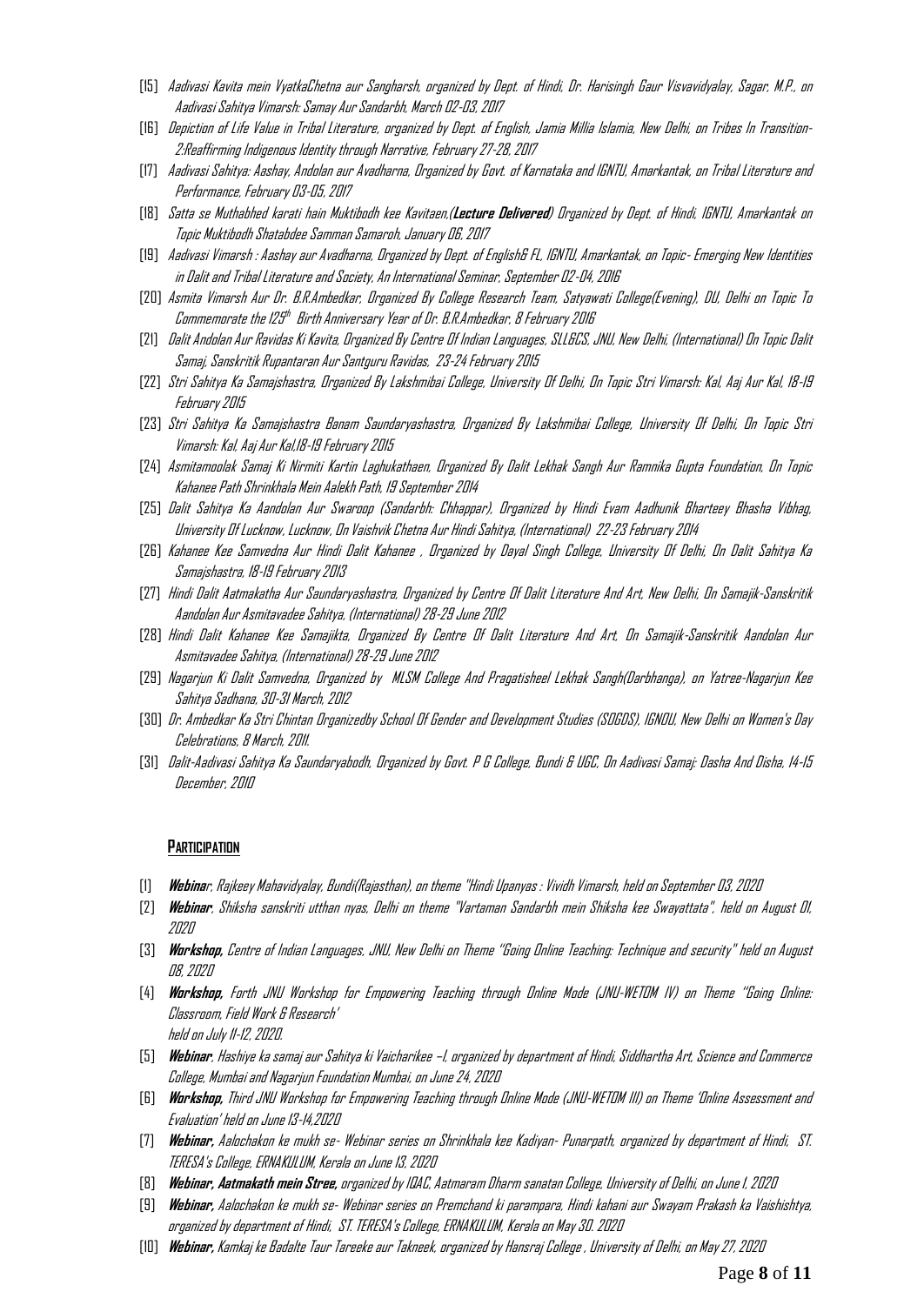- [11] **International Webinar**, Mahamaree , Sahitya aur Samaj, organized by Department of Hindi, MGCU, Motihari, Bihar, on May 26, 2020
- [12] **Webinar,** AAJ WEBINAR SERIES@JNU ON Self –Reliant India: Aspirations & Opportunities**,** organized by AAJ, JNU, New Delhi, on May 24, 2020
- [13] **Workshop,** one Day National programme on Technology enhanced learning (NEPTEL), on Massive open online course (MOOCS), organized by Indian institute of technology , Kanpur, November 6, 2019
- [14] **Workshop**, Organized by Section of official language and Department of Hindi, IGNTU, Amarkantak, on **Fifteen Day Hindi Workshop,** September 10-28, 2018
- [15] 4 th International Day of Yoga Programme, Organized by Jawaharlal Nehru University, New Delhi, June 19-21, 2018
- [16] **Workshop,** Forest Right Act 2006, Organized by Dr. Ambedkar Chair, IGNTU and TISS, Mumbai, IGNTU Amarkantak, Sept. 27-28, 2017
- (17) New Dalit Agenda for 2f<sup>t</sup> Century, Organized By INDUS Research Centre, New Delhi & DR. AMBEDKAR CHAIR IN SOCIAL JUSTICE, IIPA, New Delhi, 11-12 April 2015
- [18] Sanskrit Vishayak Mithakon ka Yatharth Swaroop, Organized By Dept. Of Sanskrit, Lakshmibai College, University Of Delhi, March 245-26, 2015
- [19] Samkalin Sahitya Mein Nari Chetna, Organized By Dept. Of Hindi, Lakshmibai College, University Of Delhi, September 24-25, 2014
- [20] In Gendering State And Society In India: Enquiries From A Feminist Perspective, Organized By Women's Development Centre, Lakshmibai College, University Of Delhi, August 20, 2014
- [21] Road Safety And Management For Disabled Predestines In India, Organized By Society For Disability And Rehabilitation Studies, March 13-16, 2014
- [22] E-Business : Issues And Challenges In India Perspective , Organized By Lakshmibai College, University Of Delhi, Delhi, March 11-12, 2014
- [23] Samrajyavad Virodh, Aalochana Aur Ramvilash Sharma, Organized By Department Of Hindi, University Of Delhi, Delhi, 23, 24-25 November 2012
- [24] Sanrakshan: The Society For Environment Awareness, Lakshmibai College, University Of Delhi, Delhi, 7-8 November 2012
- [25] Ram Vilash Sharma Evam Vishnu Prabhakar Ka Vividhonmukhee Sahitya, Organized By Hans raj College , University Of Delhi, Delhi, March 28-29, 2012
- [26] Participated Democracy And Electoral Reforms (Bihar: Election Studies 2010), Organized By Ram Krishna College, Madhubani, Bihar, March5-6 ,2012
- [27] Akhil Bharteey Dalit Sahitya Sammelan Nagpur, Organized By Akhil Bharteey Dalit Sahitya Mahamandal, 21-23 January 2011.

#### **Administrative Experience**

- [1] **Nodal officer** , Department of Hindi, IGNTU, Amarkantak, From April 2021 to till Date
- [2] Member Physical Verification committee, BA Newly admitted Students, IGNTU. March 01-10, 2021
- [3] Member Secretary, Media coordination Committee, 3rd convocation of IGNTU, 2021, February 22, 2021
- [4] **Member, Implementation of New structure, the process of implementation of the provisions of National Education Policy 2020 (N.E.P.)** in the IGNTU, Amarkantak 2020
- [5] **Assistant Superintendent** of online examination, Department of Hindi, IGNTU, August 2020, January 2021, May 2021
- [6] Member, Committee, outside Food Vendors and Suppliers with respect to supply of Tiffin to Staff and Students, IGNTU, Amarkantak, December 5, 2019
- [7] Member, Verification of Documents, Degree Certificate, MBA-Tourism, IITTM, 2015-17, IGNTU, Amarkantak, September 17, 2019
- [8] Member, Procurement Committee, Model Tribal School, IGNTU, August 29, 2019
- [9] Member, Standing Committee , Model Tribal School, IGNTU, July 15, 2019
- [10] Member, University trade/ Skill test of the employees Under promotion , IGNTU, May11, 2019
- [11] Presiding officer, Election of Lok Sabha (Shahdol Constitution, MP) 2019, April 29, 2016
- [12] Member, Local Purchase Committee, Stone Bench, IGNTU, 2019
- [13] Member, Pariksha pe charcha 2.0 context , IGNTU, 2019
- [14] **Coordinator, Research Project**, Dept. of Hindi, IGNTU, 2018 **onwards**
- [15] **Member, Conversational Hindi** Certificate Course, IGNTU, 2018 to February 2020
- [16] Member, Investigating fact finding Committee, INGTU, 2018
- [17] **Membe**r, Committee for Moderation of Question Papers, IGNTU, 2017
- [18] Member. Discipline Committee, Second Convocation, IGNTU, 2017
- [19] Member, Local Purchase Committee, Registrar office, IGNTU, 2017
- [20] **Member**, Constitution of students Council/Union, IGNTU, 2017
- [21] **OSD, Registrar's** Office, IGNTU, February13,2017 to September 18, 2017
- [22] Member, **Board of Studies**, Dept. Of Hindi, IGNTU, **2017onwards**
- [23] Member, Local Purchase Committee, Recruitment Cell, IGNTU, 2017
- [24] Question Paper Setting, M.T.S. Examinations, IGTNU, 2017
- [25] Question Paper Setting, M.A.(Hindi) Entrance Examinations, IGTNU, 2017
- [26] Micro Observer, SubElection of LokSabha(Shahdol Constitution, MP), November19, 2016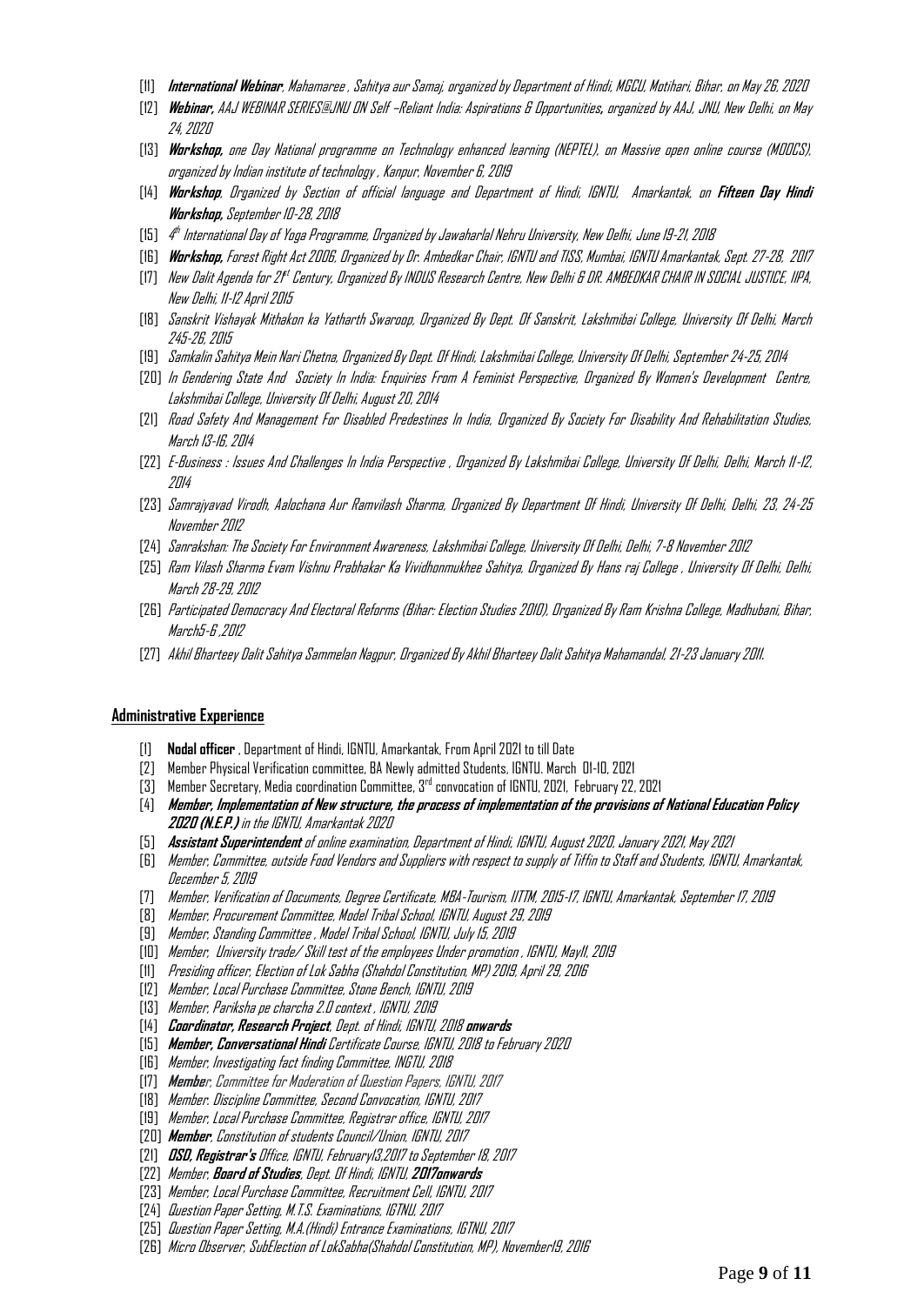- [27] **Secretary, OBC** cell, IGNTU, November 16, 2016 to February 27, 2020
- [28] Member, Scrutiny Committee to prepare the result of semester end examination, IGNTU, held on December 2016
- [29] Invigilator, screening/written test organized by IGNTU, i<sup>st</sup>& 3<sup>RD</sup> October 2016, 2018
- [30] External Member, **Board of Studies**, Dept. Of Hindi, IGNTU,2016
- [31] **Nodal Officer**, Department Of Hindi, IGNTU, Amarkantak 2016-17, 2021
- [32] Member, Admission PHD Interaction Committee, Dept. of Hindi, IGNTU, 2017, 2018, 2020-21
- [33] Member, Admission Committee, Dept. of Hindi, IGNTU, 2016,2017,2018, 2019
- [34] Chairman, Local Purchase Committee, IGNTU, 2016
- [35] Member, Medical Purchase Committee, IGNTU, 2016
- [36] Invigilator /Observer, Entrance Examination, IGNTU, 2016, 2017, 2018, 2019
- [37] **Assistant Procter, Proctorial Board**, IGNTU, 07 June 2016 **to 16 February 2020**
- [38] Member, Proctorial Board, Lakshmibai College, University Of Delhi, 2012-13,2013-14,2014-15,2015-16
- [39] Member, Caste Certificate Verification Committee, Admission, Lakshmibai College, University Of Delhi, 2013-14

#### **Extra-curricular activities**

- [1] **Member**, Career Counseling Program me, Bhilae Raipur, Representative, IGNTU, Amarkantak November 16-17, 2019
- [2] Team Managers And Coaches, East Zone Inter University tournaments, IGNTU, Amarkantak, September 26, 2019
- [3] Member, Rashtreey Ekta Divas(National Unity Day )celebration committee, IGNTU, Amarkantak, 2018
- [4] **Convene**r, Transportation Committee, National Seminar, Organized By Dept. of Hindi And Endanger language Centre, IGNTU, Amarkantak, April. 27-28, 2018
- [5] Member, University Cultural Committee, IGNTU, Amarkantak, 2017
- [6] Member. Publication Committee, Second Convocation, IGNTU, Amarkantak,2017
- [7] **Convener**, Atta Deepo Bhavah Parishad, Dept. Of Hindi, IGNTU, 2016-17, 2017-18
- [8] Member, Organizing committee of international seminar on New Education Policy and NAMODI Framework, Deen Dayal Upadhyay Technical Sessions Committee, NAMODI & NEPA,Organized By IGNTU, July 2016
- [9] Member, Website Committee, Lakshmibai College, University Of Delhi, Delhi, 2014-15
- [10] Member, Prospectus Committee, Lakshmibai College, University Of Delhi, Delhi, 2013-14, 2014-15
- [11] Member, Foundation Course Committee, Lakshmibai College, University Of Delhi, Delhi, 2014
- [12] Coordinator, Foundation Course, Department Of Hindi, Lakshmibai College, University Of Delhi, Delhi, 2014

#### **Community/ Literary- Cultural Activities :**

- [1] Member, organizing Committee, one day Lecture, on Kabir aur Aaj ka Yug, , IGNTU, Amarkantak, 24 February2021
- [2] Member, organizing Committee, one day Lecture, on occasion of Guru Govind Singh Birth Anniversary, IGNTU, Amarkantak, 20 January2021
- [3] Member, organizing Committee, one day Lecture, on occasion of International Hindi Day- Vaishvika Pariprekshya mein Hindi , IGNTU, Amarkantak, 10 January2021
- [4] Member, Organizing Committee, Programme to commemorate, IGNTU, Amarkantak 18 September 2019 as Martyrdom Day of Raja Shankar Sah and kunvar Raghunath Sah, September 16, 2019
- [5] Member, Organizing Committee, Cultural Programme & Screen Movies on 'Friday', IGNTU, Amarkantak, September 6, 2019
- [6] Member, Organizing Committee, Fit India Movements Programme, IGNTU, Amarkantak, August 29, 2019
- [7] Member. Organizing Committee, Independence Day Programme/ Republican day Programme, IGNTU, 2016, 2017, 2018
- [8] Member, Cultural Committee, University Foundation Day, 2017, 2018, 2019
- [9] Member, Organization committee, National Conference of Tribal Literature and Performance, Organized by Govt. of Karnataka and IGNTU on February 03-05, 2017
- [10] Convener, Transportation And Reception Committee, International Seminar, Organized By Dept. of English And FL, IGNTU, Sept. 02&04, 2016
- [11] Executive Member, Dalit Sahitya Manch, 2011-12
- [12] Member, SFC, CIL, SLL&CS, JNU, New Delhi, 2008-09
- [13] Organized, Essay Writing Competition, Jashn-2007, Tapti Hostel, JNU, New Delhi
- [14] **1 st Prize,** Badminton competition, Jashn-2007, Tapti Hostel, JNU, New Delhi
- [15] Member, Sahitya Academic Library, New Delhi From 2009 to till Date
- [16] Member, Delhi Public Library , Sarojani Nagar, New Delhi, From 2007 to till date

#### **Other In formations**

- [1] Reviewer, member International Journal of Creative Research Thoughts From January 2021 to till date
- [2] Reviewer , member Editorial Board of Jankriti international magazine From October 2020 to till date